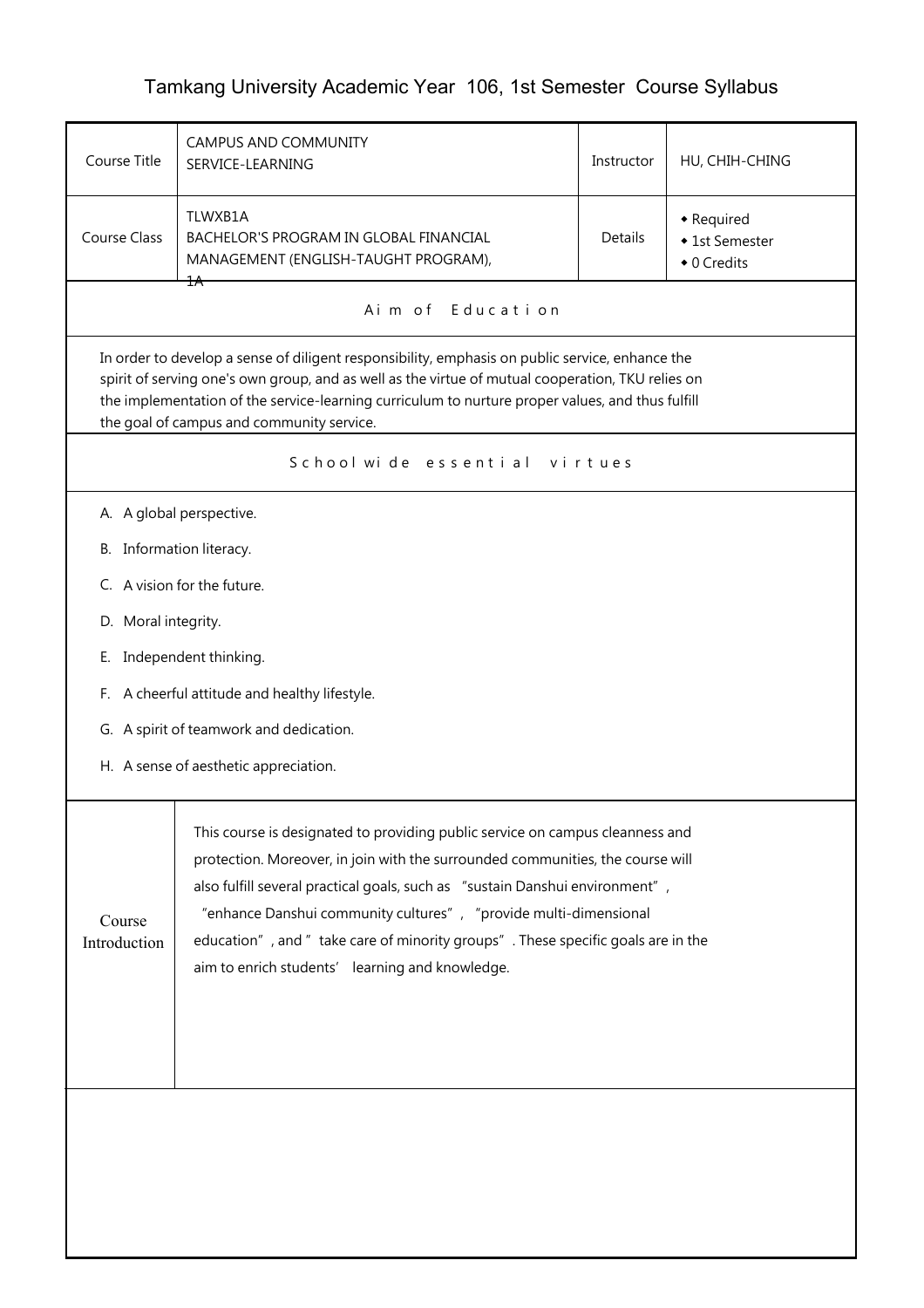| The Relevance among Teaching Objectives, Objective Levels and Schoolwide essential virtues<br>I.Objective Levels (select applicable ones) :<br>(i) Cognitive Domain<br>$\therefore$ C1-Remembering,<br>C <sub>2</sub> -Understanding,<br>C <sub>3</sub> -Applying,<br>C4-Analyzing,<br>C5-Evaluating,<br>$C6$ -Creating<br>(ii) Psychomotor Domain : P1-Imitation,<br>P2-Mechanism,<br>P3-Independent Operation,<br>P4-Linked Operation, P5-Automation,<br>P6-Origination<br>(iii) Affective Domain : Al-Receiving,<br>A2-Responding,<br>A3-Valuing,<br>A4-Organizing,<br>A5-Charaterizing,<br>A6-Implementing<br>II. The Relevance among Teaching Objectives, Objective Levels and Schoolwide essential virtues :<br>(i) Determine the objective level(s) in any one of the three learning domains (cognitive,<br>psychomotor, and affective) corresponding to the teaching objective. Each objective should<br>correspond to the objective level(s) of ONLY ONE of the three domains.<br>(ii) If more than one objective levels are applicable for each learning domain, select the<br>highest one only. (For example, if the objective levels for Cognitive Domain include<br>C3, C5, and C6, select C6 only and fill it in the boxes below. The same rule applies to<br>Psychomotor Domain and Affective Domain.)<br>(iii) Determine the Schoolwide essential virtues that correspond to each teaching objective.<br>Each objective may correspond to one or more Schoolwide essential virtues at a time.<br>(For example, if one objective corresponds to three Schoolwide essential virtues: A,AD,<br>and BEF, list all of the three in the box.) |                                                        |                                                                      |                                                      |                       |                                 |  |  |  |
|---------------------------------------------------------------------------------------------------------------------------------------------------------------------------------------------------------------------------------------------------------------------------------------------------------------------------------------------------------------------------------------------------------------------------------------------------------------------------------------------------------------------------------------------------------------------------------------------------------------------------------------------------------------------------------------------------------------------------------------------------------------------------------------------------------------------------------------------------------------------------------------------------------------------------------------------------------------------------------------------------------------------------------------------------------------------------------------------------------------------------------------------------------------------------------------------------------------------------------------------------------------------------------------------------------------------------------------------------------------------------------------------------------------------------------------------------------------------------------------------------------------------------------------------------------------------------------------------------------------------------------------------------------|--------------------------------------------------------|----------------------------------------------------------------------|------------------------------------------------------|-----------------------|---------------------------------|--|--|--|
|                                                                                                                                                                                                                                                                                                                                                                                                                                                                                                                                                                                                                                                                                                                                                                                                                                                                                                                                                                                                                                                                                                                                                                                                                                                                                                                                                                                                                                                                                                                                                                                                                                                         |                                                        |                                                                      |                                                      |                       |                                 |  |  |  |
|                                                                                                                                                                                                                                                                                                                                                                                                                                                                                                                                                                                                                                                                                                                                                                                                                                                                                                                                                                                                                                                                                                                                                                                                                                                                                                                                                                                                                                                                                                                                                                                                                                                         |                                                        |                                                                      |                                                      |                       |                                 |  |  |  |
|                                                                                                                                                                                                                                                                                                                                                                                                                                                                                                                                                                                                                                                                                                                                                                                                                                                                                                                                                                                                                                                                                                                                                                                                                                                                                                                                                                                                                                                                                                                                                                                                                                                         |                                                        |                                                                      |                                                      | Relevance             |                                 |  |  |  |
| No.                                                                                                                                                                                                                                                                                                                                                                                                                                                                                                                                                                                                                                                                                                                                                                                                                                                                                                                                                                                                                                                                                                                                                                                                                                                                                                                                                                                                                                                                                                                                                                                                                                                     |                                                        | <b>Teaching Objectives</b>                                           |                                                      | Objective<br>Levels   | Schoolwide essential<br>virtues |  |  |  |
| $\mathbf{1}$                                                                                                                                                                                                                                                                                                                                                                                                                                                                                                                                                                                                                                                                                                                                                                                                                                                                                                                                                                                                                                                                                                                                                                                                                                                                                                                                                                                                                                                                                                                                                                                                                                            |                                                        | It is to teach students to serve the campus and care about the       |                                                      | C <sub>2</sub>        | G                               |  |  |  |
|                                                                                                                                                                                                                                                                                                                                                                                                                                                                                                                                                                                                                                                                                                                                                                                                                                                                                                                                                                                                                                                                                                                                                                                                                                                                                                                                                                                                                                                                                                                                                                                                                                                         |                                                        | community and thereby nurture the virtues of responsibility,         |                                                      |                       |                                 |  |  |  |
|                                                                                                                                                                                                                                                                                                                                                                                                                                                                                                                                                                                                                                                                                                                                                                                                                                                                                                                                                                                                                                                                                                                                                                                                                                                                                                                                                                                                                                                                                                                                                                                                                                                         |                                                        | diligence and punctuality and from service obtain a learning effect. |                                                      |                       |                                 |  |  |  |
|                                                                                                                                                                                                                                                                                                                                                                                                                                                                                                                                                                                                                                                                                                                                                                                                                                                                                                                                                                                                                                                                                                                                                                                                                                                                                                                                                                                                                                                                                                                                                                                                                                                         |                                                        |                                                                      | Teaching Objectives, Teaching Methods and Assessment |                       |                                 |  |  |  |
| No.                                                                                                                                                                                                                                                                                                                                                                                                                                                                                                                                                                                                                                                                                                                                                                                                                                                                                                                                                                                                                                                                                                                                                                                                                                                                                                                                                                                                                                                                                                                                                                                                                                                     |                                                        | <b>Teaching Objectives</b>                                           | <b>Teaching Methods</b>                              | Assessment            |                                 |  |  |  |
| 1                                                                                                                                                                                                                                                                                                                                                                                                                                                                                                                                                                                                                                                                                                                                                                                                                                                                                                                                                                                                                                                                                                                                                                                                                                                                                                                                                                                                                                                                                                                                                                                                                                                       |                                                        | It is to teach students to serve the                                 | Practicum                                            | Report, Participation |                                 |  |  |  |
|                                                                                                                                                                                                                                                                                                                                                                                                                                                                                                                                                                                                                                                                                                                                                                                                                                                                                                                                                                                                                                                                                                                                                                                                                                                                                                                                                                                                                                                                                                                                                                                                                                                         | campus and care about the                              |                                                                      |                                                      |                       |                                 |  |  |  |
|                                                                                                                                                                                                                                                                                                                                                                                                                                                                                                                                                                                                                                                                                                                                                                                                                                                                                                                                                                                                                                                                                                                                                                                                                                                                                                                                                                                                                                                                                                                                                                                                                                                         |                                                        | community and thereby nurture the                                    |                                                      |                       |                                 |  |  |  |
|                                                                                                                                                                                                                                                                                                                                                                                                                                                                                                                                                                                                                                                                                                                                                                                                                                                                                                                                                                                                                                                                                                                                                                                                                                                                                                                                                                                                                                                                                                                                                                                                                                                         |                                                        | virtues of responsibility, diligence                                 |                                                      |                       |                                 |  |  |  |
|                                                                                                                                                                                                                                                                                                                                                                                                                                                                                                                                                                                                                                                                                                                                                                                                                                                                                                                                                                                                                                                                                                                                                                                                                                                                                                                                                                                                                                                                                                                                                                                                                                                         |                                                        | and punctuality and from service                                     |                                                      |                       |                                 |  |  |  |
|                                                                                                                                                                                                                                                                                                                                                                                                                                                                                                                                                                                                                                                                                                                                                                                                                                                                                                                                                                                                                                                                                                                                                                                                                                                                                                                                                                                                                                                                                                                                                                                                                                                         | obtain a learning effect.                              |                                                                      |                                                      |                       |                                 |  |  |  |
|                                                                                                                                                                                                                                                                                                                                                                                                                                                                                                                                                                                                                                                                                                                                                                                                                                                                                                                                                                                                                                                                                                                                                                                                                                                                                                                                                                                                                                                                                                                                                                                                                                                         |                                                        |                                                                      | Course Schedule                                      |                       |                                 |  |  |  |
| Week                                                                                                                                                                                                                                                                                                                                                                                                                                                                                                                                                                                                                                                                                                                                                                                                                                                                                                                                                                                                                                                                                                                                                                                                                                                                                                                                                                                                                                                                                                                                                                                                                                                    | Date                                                   |                                                                      | Subject/Topics                                       |                       | Note                            |  |  |  |
| 1                                                                                                                                                                                                                                                                                                                                                                                                                                                                                                                                                                                                                                                                                                                                                                                                                                                                                                                                                                                                                                                                                                                                                                                                                                                                                                                                                                                                                                                                                                                                                                                                                                                       | $106/09/18 \sim$<br>106/09/24                          | Community Service Introduction                                       |                                                      |                       |                                 |  |  |  |
| 2                                                                                                                                                                                                                                                                                                                                                                                                                                                                                                                                                                                                                                                                                                                                                                                                                                                                                                                                                                                                                                                                                                                                                                                                                                                                                                                                                                                                                                                                                                                                                                                                                                                       | $106/09/25$ ~<br>106/10/01                             | <b>Community Service</b>                                             |                                                      |                       |                                 |  |  |  |
| 3                                                                                                                                                                                                                                                                                                                                                                                                                                                                                                                                                                                                                                                                                                                                                                                                                                                                                                                                                                                                                                                                                                                                                                                                                                                                                                                                                                                                                                                                                                                                                                                                                                                       | $106/10/02 \sim$<br>Mid autumn Festival<br>106/10/08   |                                                                      |                                                      |                       |                                 |  |  |  |
| 4                                                                                                                                                                                                                                                                                                                                                                                                                                                                                                                                                                                                                                                                                                                                                                                                                                                                                                                                                                                                                                                                                                                                                                                                                                                                                                                                                                                                                                                                                                                                                                                                                                                       | $106/10/09$ ~<br><b>Community Service</b><br>106/10/15 |                                                                      |                                                      |                       |                                 |  |  |  |
| 5                                                                                                                                                                                                                                                                                                                                                                                                                                                                                                                                                                                                                                                                                                                                                                                                                                                                                                                                                                                                                                                                                                                                                                                                                                                                                                                                                                                                                                                                                                                                                                                                                                                       | $106/10/16 \sim$<br>106/10/22                          |                                                                      |                                                      |                       |                                 |  |  |  |